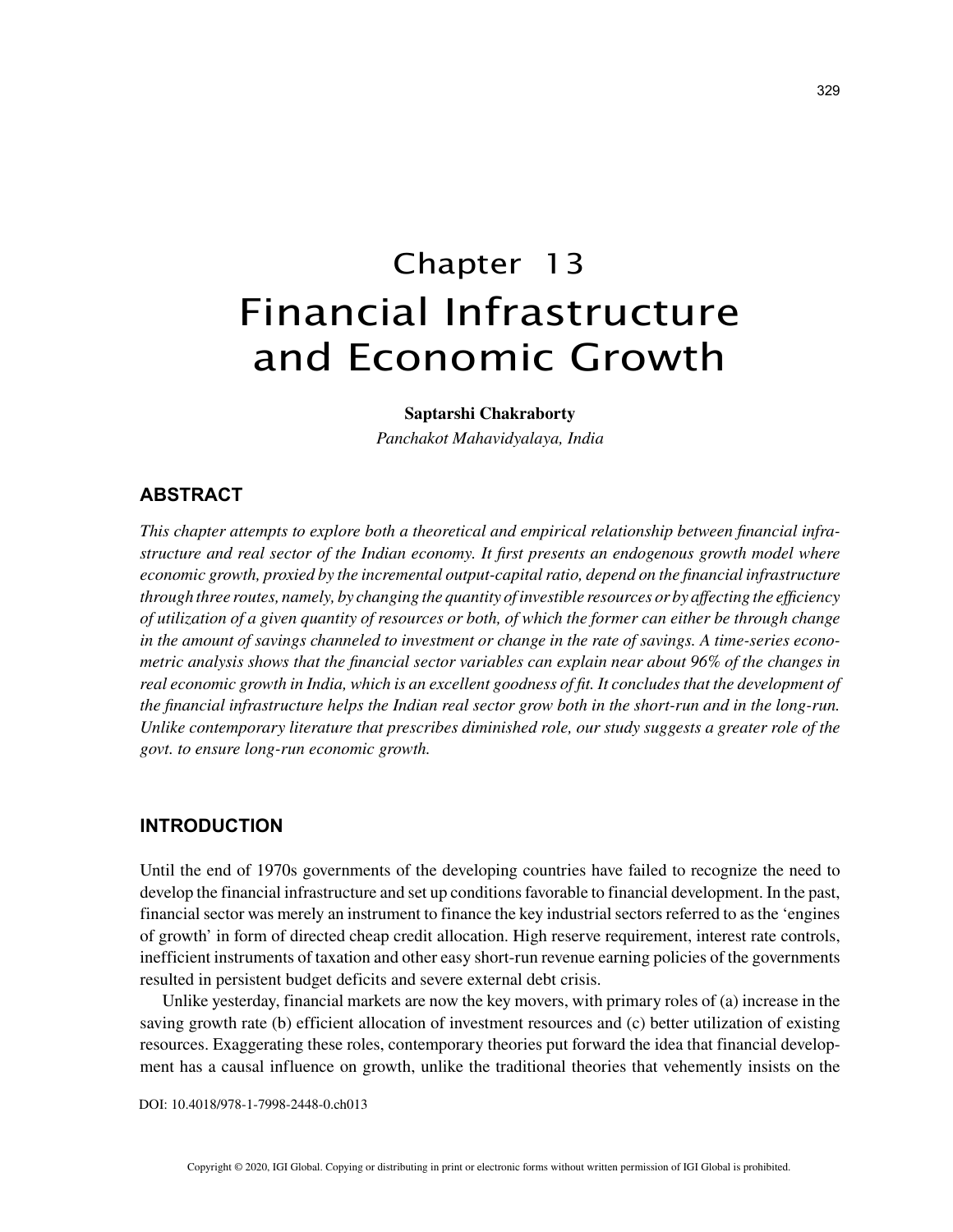passive role of financial system which merely adapts to the financing needs of the economy's real sector and fits in with the autonomous development of the sector. Therefore, during the last three decades, many developing countries undertook programmes of financial liberalization, aimed at removing various policy induced distortions that limited the development of the financial sector.

The interdependence between real sector and the financial sector of an economy has become a prominent research agenda in development economics since the publication of the seminal works of McKinnon (1973) and Shaw (1973). This gained more importance, as far as policy prescriptions are concerned, during the 1980s with the emergence of debt crisis in the Latin American countries as financial inflows made them more vulnerable to external shocks.

World Bank (1989) report stated that "*It became widely acknowledged that economic growth without well-developed domestic financial markets would be detrimental to the longer run growth prospects of developing countries*." As a reaction, several developing countries designed and carried out economic reform programmes during the 1980s, in which financial market reforms received a prominent role.

## **A BRIEF REVIEW OF LITERATURE**

Prof. H T Patrick (1966) worked out a useful reference framework for the study of causal influence on growth, by distinguishing between "supply leading approach" & "demand following approach" to financial development. Demand following financial infrastructure development appears as a consequence of development of real sector. This implies a continuous widening of markers and a product differentiation, which makes necessary more efficient risk diversification, as well as better control of transaction cost. This type of financial infrastructure development therefore plays more permissive role in the growth process. On the other hand, supply leading financial development precedes demand for financial services and can have an autonomous positive incidence on growth. Its role is essentially to mobilize the resources blocked in the traditional sector, transfer them to modern sector which is capable of promoting growth, and ensure they are used of finance the most dynamic projects. The hypothesis put forward by Prof. Patrick is that supply leading financial development dominates the early stages of economic development, especially as it makes it possible to finance investments that embody technological innovations more effectively. Once the economic development process has reached maturity, demand following financial infrastructure development takes over. In addition, the wider the gap with developed countries, the more likely it is that developing country will follow the supply leading financial development model.

Professor Patrick's hypothesis is of tremendous interest as it highlights the two-way causality which may exists between financial development and growth. It is however incomplete as it does not account for the complementarily of the two phenomena in consideration. While "supply leading" financial development can in fact speed up economic growth, "demand following" financial development is not just a passive adaptation of the financial system to the development requirements of the real sector, instead real growth enables the financial system to accomplish its own autonomous evolution, since the sustained increase in real income provides the means to set up a costly and increasingly sophisticated financial intermediation.

Gerschencron (1962) stated, on studying a case for Japan, that wider the gap with developed countries, supply-leading approach will be followed. Gupta (1984) tested this hypothesis and had favorable results subjecting it to Granger Causality tests. Jung (1986) tested this hypothesis and had favorable results subjecting it to Sequential Causality tests. However, Patrick did not take into consideration the